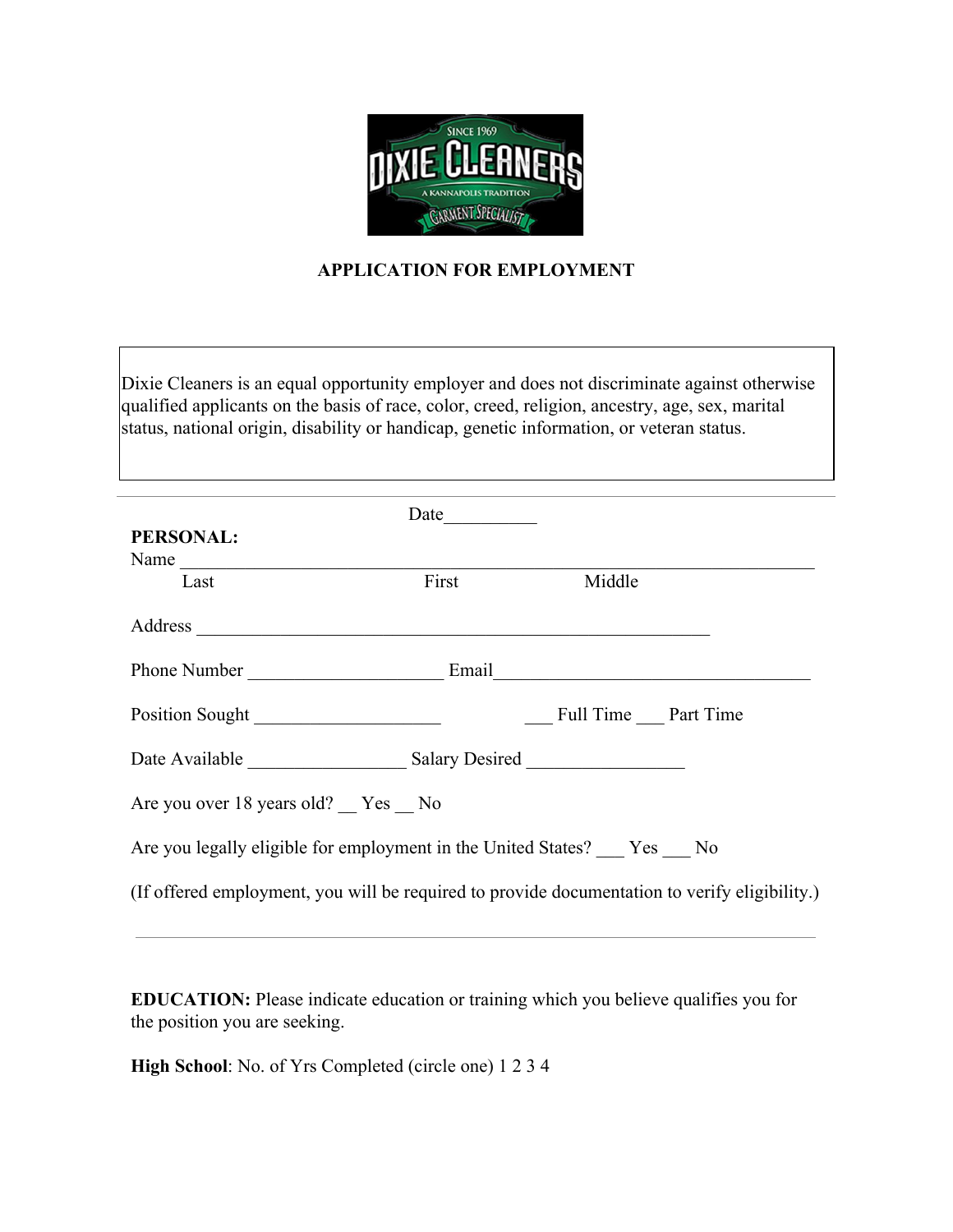| Diploma: Yes No                          | G.E.D.: Yes No                                        |  |
|------------------------------------------|-------------------------------------------------------|--|
|                                          | School(s) City/State City/State                       |  |
| <b>College and/or Vocational School:</b> | Number of Years Completed (circle one) 1 2 3 4        |  |
|                                          | School(s) City/State City/State                       |  |
|                                          |                                                       |  |
| <b>Other Training or Degrees:</b>        |                                                       |  |
|                                          | School(s) City/State City/State                       |  |
|                                          | Course _________________ Degree or Certificate Earned |  |
|                                          |                                                       |  |
|                                          | PROFESSIONAL LICENSE OR MEMBERSHIP:                   |  |

Type of License(s)Held\_\_\_\_\_\_\_\_\_\_\_\_\_\_\_\_\_\_\_\_\_\_\_\_\_\_\_\_\_\_\_\_\_\_\_\_\_\_\_\_\_\_

Other Professional Memberships  $\Box$ 

(You need not disclose membership in professional organizations that may reveal information regarding race, color, creed, sex, religion, national origin, ancestry, age, disability, marital status, veteran status or any other protected status.)

**This application for employment is good for 30 days only.**

**Consideration for employment after 30 days requires a new application.**

 $\mathcal{L}_\mathcal{L} = \{ \mathcal{L}_\mathcal{L} = \{ \mathcal{L}_\mathcal{L} = \{ \mathcal{L}_\mathcal{L} = \{ \mathcal{L}_\mathcal{L} = \{ \mathcal{L}_\mathcal{L} = \{ \mathcal{L}_\mathcal{L} = \{ \mathcal{L}_\mathcal{L} = \{ \mathcal{L}_\mathcal{L} = \{ \mathcal{L}_\mathcal{L} = \{ \mathcal{L}_\mathcal{L} = \{ \mathcal{L}_\mathcal{L} = \{ \mathcal{L}_\mathcal{L} = \{ \mathcal{L}_\mathcal{L} = \{ \mathcal{L}_\mathcal{$ 

Have you ever been employed in any facility of Dixie Cleaners? \_\_ Yes \_\_ No

If so, please state facility name and location and dates of employment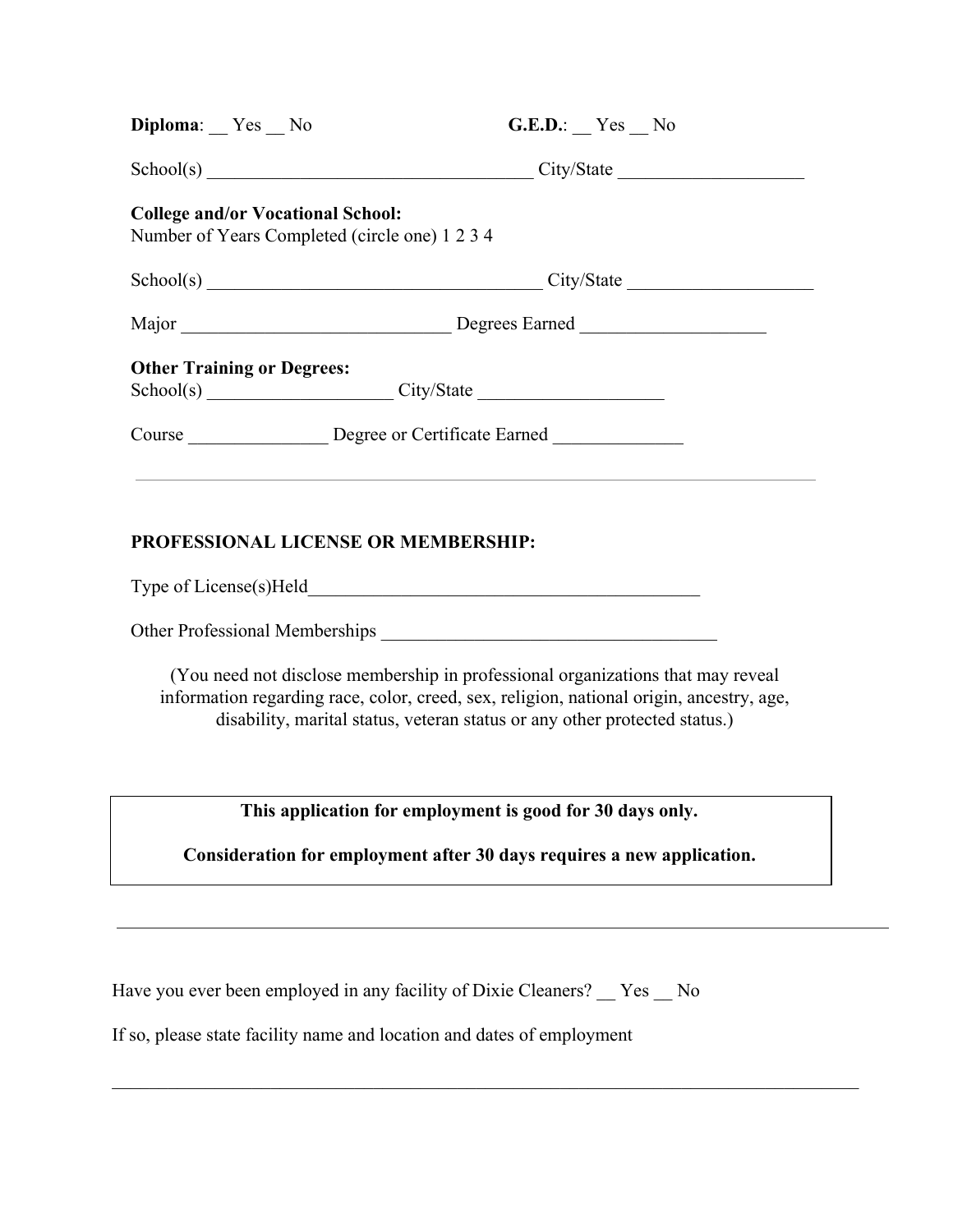**EMPLOYMENT:** List last employer first, including U.S. Military Service.

| May we contact your present employer? _____ Yes _____ No    |                 |                             |
|-------------------------------------------------------------|-----------------|-----------------------------|
| If any employment was under a different name, indicate name |                 |                             |
|                                                             |                 |                             |
|                                                             |                 | Telephone Position Position |
| Dates of Employment: From _______ To ______                 | $Mo/Yr$ $Mo/Yr$ |                             |
|                                                             |                 | Supervisor Department       |
|                                                             |                 |                             |
|                                                             |                 |                             |
|                                                             |                 |                             |
| Telephone Position Position                                 |                 |                             |
| Dates of Employment: From _______ To ______                 | $Mo/Yr$ $Mo/Yr$ |                             |
|                                                             |                 |                             |
|                                                             |                 |                             |
|                                                             |                 |                             |
|                                                             |                 |                             |
| Telephone Position Position                                 |                 |                             |
| Dates of Employment: From ________ To _______               | Mo/Yr<br>Mo/Yr  |                             |
| Supervisor Department                                       |                 |                             |
|                                                             |                 |                             |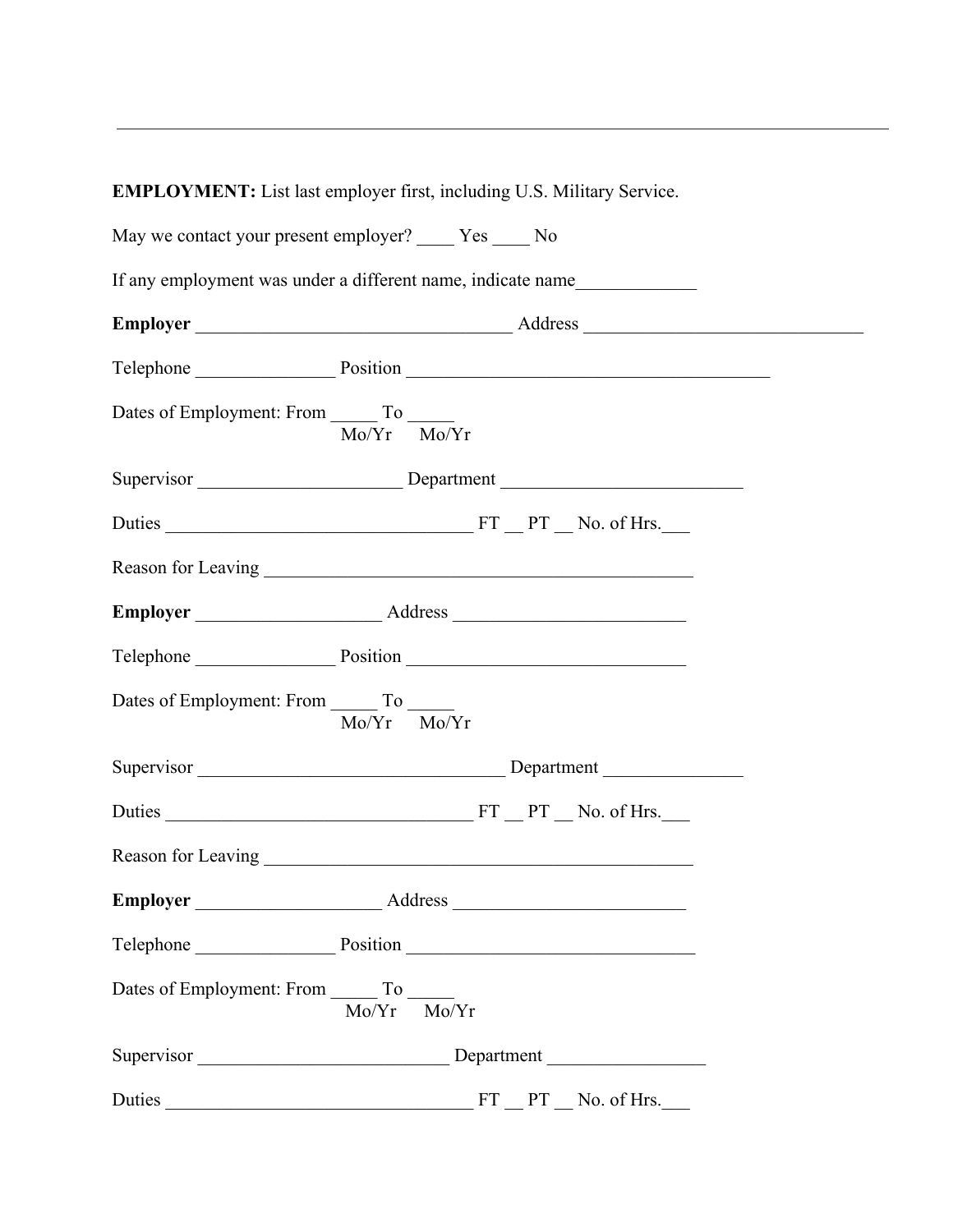|                          |                                                                  | Telephone Position Position                                                                                  |
|--------------------------|------------------------------------------------------------------|--------------------------------------------------------------------------------------------------------------|
|                          | Dates of Employment: From ________ To _______<br>$Mo/Yr$ $Mo/Yr$ |                                                                                                              |
|                          |                                                                  | Supervisor Department                                                                                        |
|                          |                                                                  |                                                                                                              |
|                          |                                                                  |                                                                                                              |
| separate piece of paper. |                                                                  | If you wish to describe additional work experience, attach the above information for each position on a      |
|                          |                                                                  |                                                                                                              |
|                          |                                                                  | Have you ever been discharged or asked to resign from a job? _Yes _No                                        |
|                          |                                                                  | <u> 1989 - Johann Stoff, amerikansk politiker (* 1908)</u>                                                   |
| <b>REFERENCES:</b>       |                                                                  |                                                                                                              |
| Professional             |                                                                  | Personal                                                                                                     |
|                          |                                                                  |                                                                                                              |
|                          |                                                                  |                                                                                                              |
| Address                  |                                                                  |                                                                                                              |
| Phone $(\_\_)$           |                                                                  | the control of the control of the control of the control of the control of the control of<br>Phone $\qquad)$ |